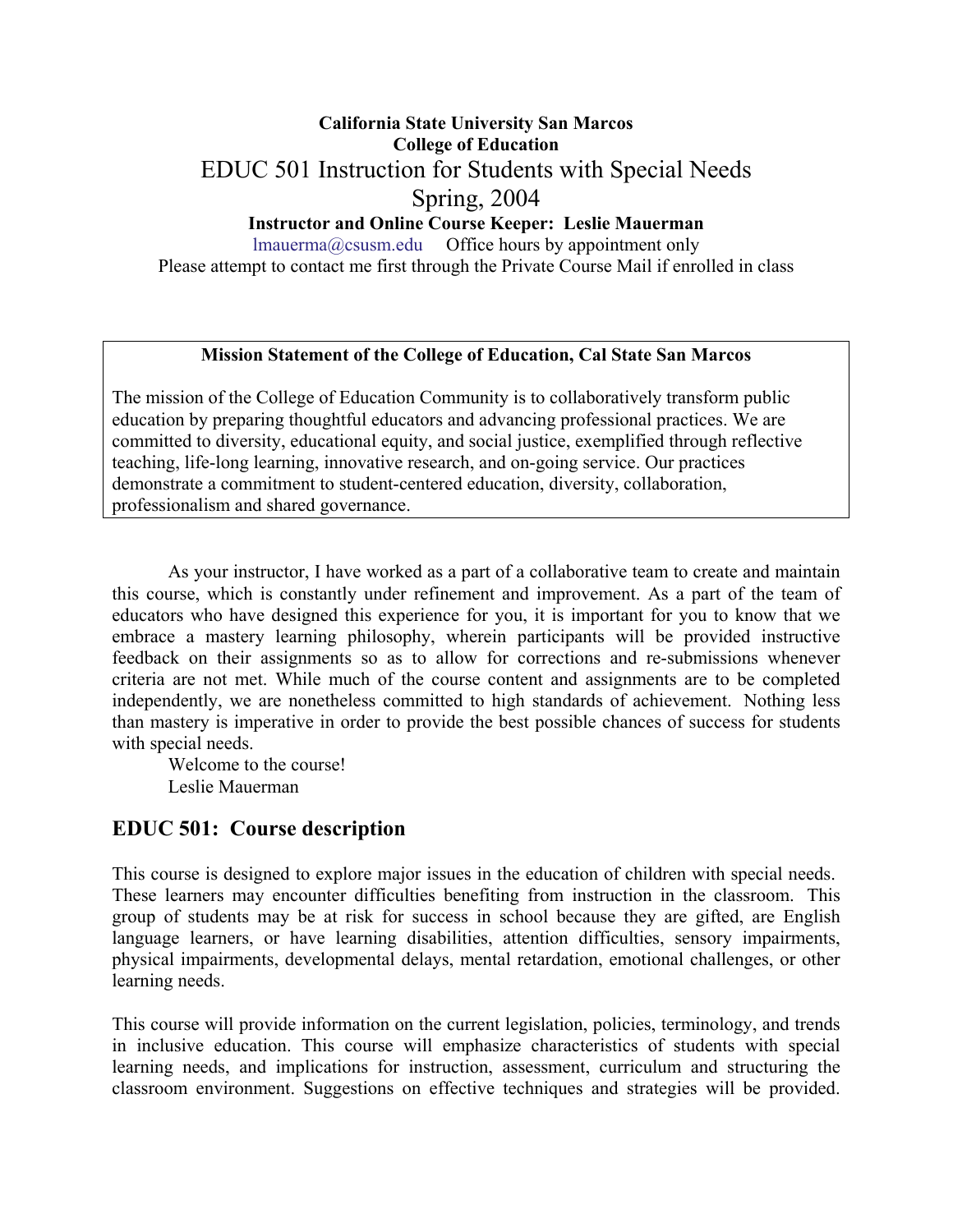This is a practitioner-oriented course and requires approximately two hours of observing a child in K-12 public school settings.

Remember that this course is designed with YOU, a prospective or current teacher, as the focus. You are the *sine qua non* of successful educational programs for students with exceptional needs. Although this is an "overview of special learning needs" rather than an in-depth skills acquisition course, the intent is to empower you to acquire a better understanding of yourself and your relationships with people who have diverse and often challenging needs.

**Study Guides:** Study guides are intended to accomplish two major instructional outcomes. The first is to ensure that active learning takes place. The literature on cognitive development is clear about the need for actively engaging the cognitive processes.

The second is to "model" or demonstrate several *types* of study guides, each designed to *accommodate* a specific learning need. For some Study Guides we have provided choices (another "best practice" which current educational research indicates is related to increased achievement).

**Values Base:** We believe each person is "exceptional" and important to the world. Each person is different in terms of physical attributes, learning styles, emotional needs, and cognitive expression AND each person has the right to be respected no matter what those differences are. Some differences can be so great as to interfere with learning unless professional educators, in partnership with parents and other specialists, intentionally invent or design accommodations and adaptations to the general education curriculum and instruction.

Instructor Response Time: Generally, your instructors will provide you with answers to questions submitted via the Class Mail and Discussion Board tools on a *weekly* basis. Please keep in mind that instructors do not approach this class on a daily basis. We encourage collaborative, positive inquiry and problem-solving among students on the Main Discussion Board

**Accommodation for Disabilities:** Students requiring reasonable accommodations need to contact Disabled Student Services in order to make the necessary arrangements. This organization is located in Craven Hall, room 5025a, and can be reached by telephone at (760) 750-4905 or (760) 750-4909 (TDD users). **Infused Competencies**

## **Authorization to Teach English Learners Senate Bill (SB) 2042:** This credential program has been specifically designed to prepare teachers for the diversity of languages often encountered in California public school classrooms. The authorization to teach English learners is met through the infusion of content and experiences within the credential program, as well as additional coursework. Students successfully completing this program receive a credential with authorization to teach English learners. See "Authorization to Teach English Learners Competencies." (Approved by CCTC in SB 2042 Program Standards, August 02)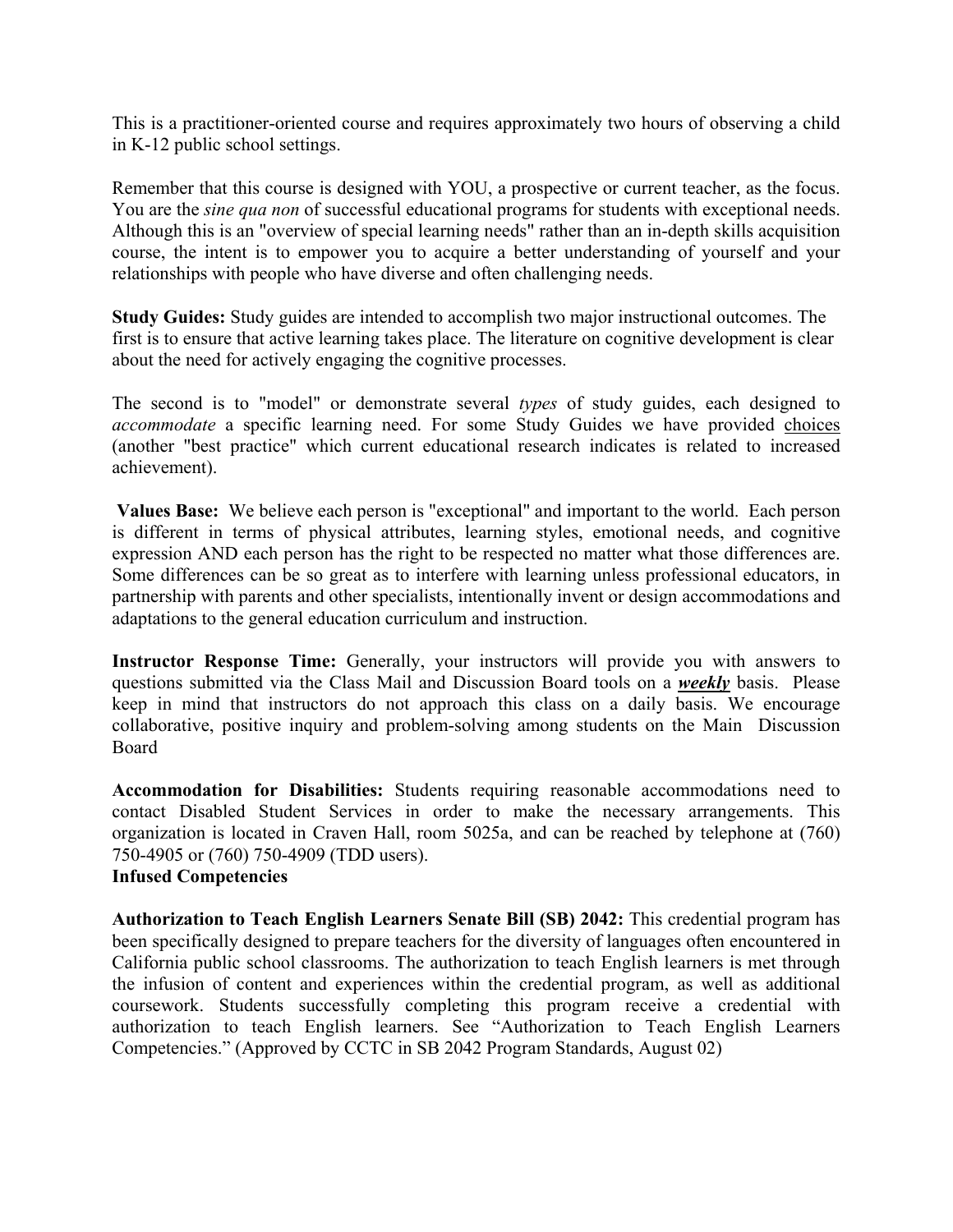**Special Education:** Consistent with the intent to offer a seamless teaching credential in the College of Education, this course will demonstrate the collaborative infusion of special education competencies that reflect inclusive educational practices.

**Technology:** This course infuses technology competencies to prepare our candidates to use technologies, emphasizing their use in both teaching practice and student learning. Candidates are expected to use technology as part of their professional practice, as well as to research the topics discussed in this course.

# **Course Objectives**

We believe it's important for the objectives to be related to both learning new information and being able to use it effectively. The goals of this course include the acquisition of acknowledge base and skills of practical application regarding eight key concepts:

1. Inclusion and inclusive schools in a multicultural society;

2. Laws, policies, guidelines, and issues in serving children with special learning abilities;

3. The Student Study Team (SST) process;

4. Characteristics of children with special learning needs;

5. Nondiscriminatory assessment and diagnosis of children with special learning abilities;

6. Special education referral processes: the IEP team and other support staff;

7. Curriculum issues, trends, and classroom adaptations for enhancing success for all children (including those from ethnically and linguistically diverse families)

8. Instructional needs and teaching strategies for classroom teachers.

What is the "Big Picture" for this class? Whether you are a parent of a child with disabilities, a sibling, teacher, or friend, we believe that the highest distinction you can make is when you apply the eight keys so as to recognize and enhance the child's strengths.

### **In addition to readings you will find as part of your personal research for this course, and other readings we assign as supplemental material, you are expected to use the two required textbooks:**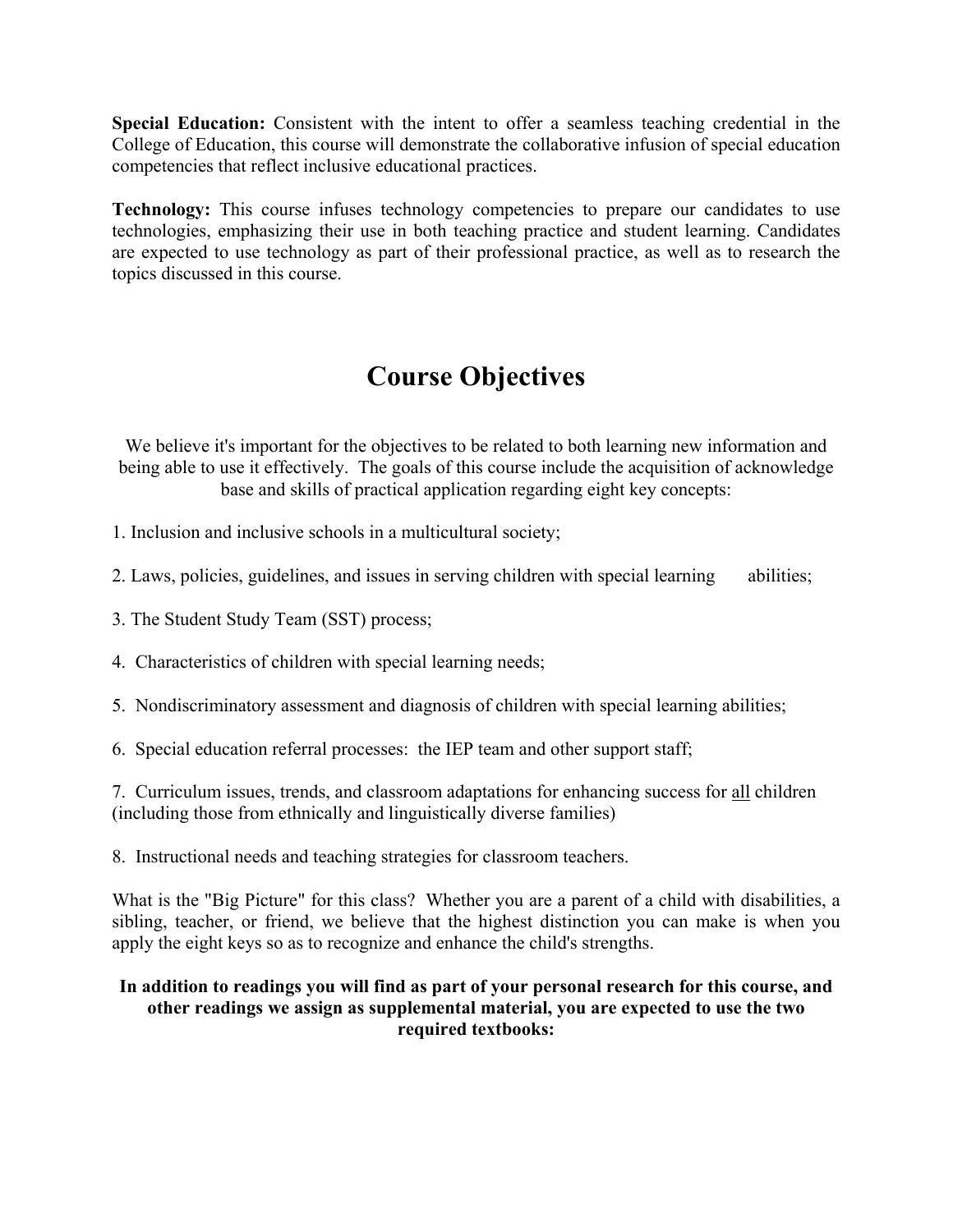We will use the **third or the fourth** edition of *Exceptional lives: Special education in today's schools* by Rud Turnbull, Ann Turnbull, Marilyn Shank, Sean Smith and Dorothy Leal (Merrill, 2002). As the authors state in the Preface (p. iii), this is a value-based book which focuses on the following principles:

Great Expectations: Students have many capabilities that have not been tapped and we can develop new visions of what is possible.

Positive Contributions: Individuals with disabilities contribute positively to their families, schools, friends, and communities.

Inherent Strengths: Educational programs need to identify, highlight, and build upon students' strengths.

Choices: Promoting self-determination and self-advocacy, educators can support students and families to direct their own lives.

Relationships: Connections--with each other, educators, and friends in the community- are crucial to a high quality of life.

Full Citizenship: Less able does not mean less worthy.

Our commitment as instructors for this class is to make sure these principles are clearly demonstrated in this Internet class so as to create a community of learners.

The other text we'll be using in this class is *Creating an inclusive school,* by Drs. Jacqueline Thousand and Richard Villa, Eds. (ASCD, 1995). In this book, you will read how students with disabilities, their parents, their teachers, and administrators "walked their talk" about inclusion! Also included: "voices" by parents and practitioners about actual students.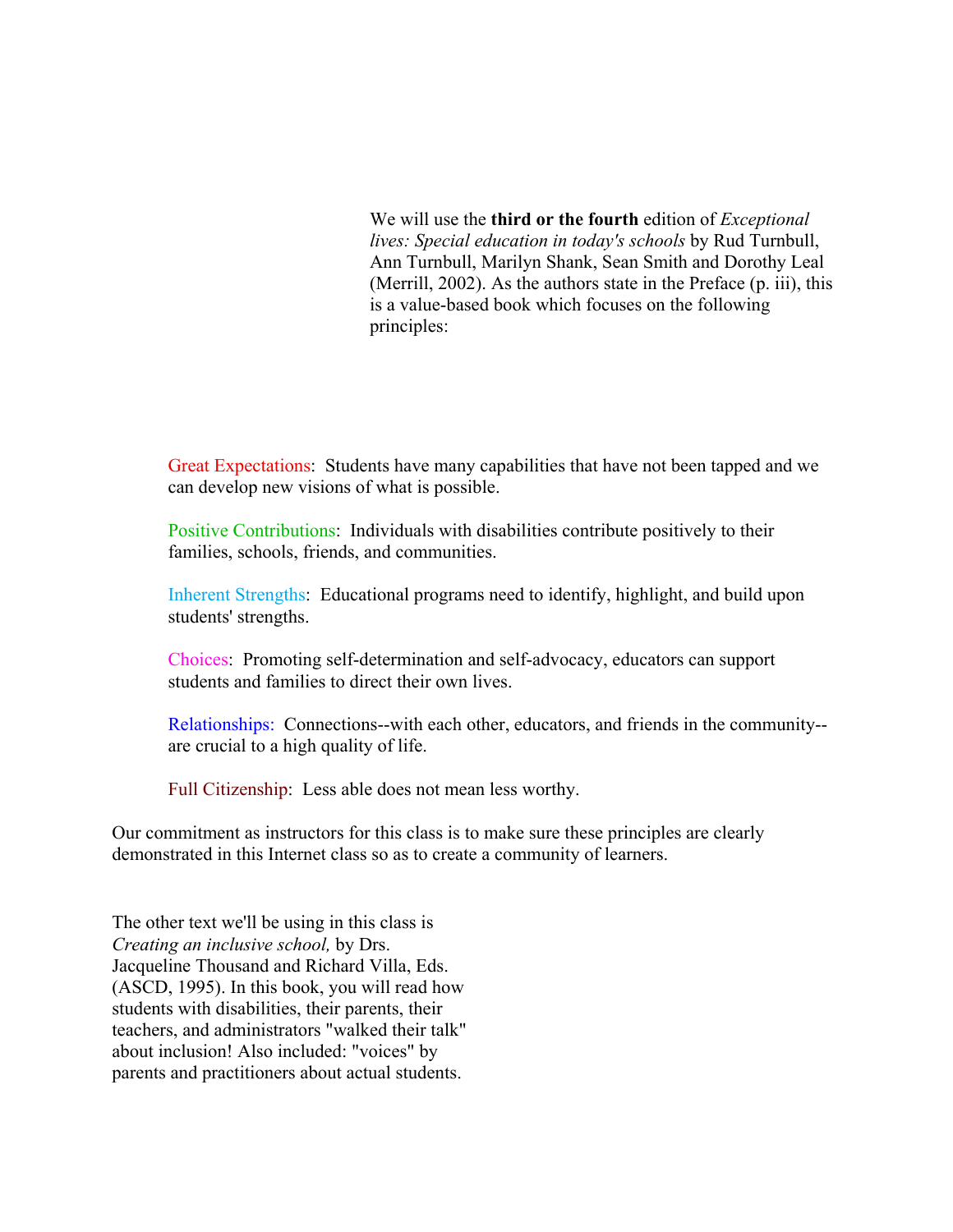# **Attendance Credit and Assignments**

Attendance in this online course is critical to your success. You will need to distribute your 135 hours of learning time carefully in order to complete the work. 135 hours are the minimum expected. A typical 3-credit graduate class meets for 3 hours per week for 15 weeks to guarantee you 45 hours of instructor- student contact time; then for each hour of class you are expected to spend 2 additional hours preparing and studying for a total of 90 hours of studying over the course of the semester. The grand total is 135 hours.

The Calendar provided shows you the 'reasonability' of completing course assignments within the time frame of this class. Even though this course is **'asynchronous'** in the sense that you are learning on your own time, there are time limitations within a university semester structure. THESE ARE ACTUAL ASSIGNMENT DUE DATES. LATE ASSIGNMENTS WILL NOT RECEIVE FULL CREDIT. ASSIGNMENTS MORE THAN ONE WEEK LATE WILL RECEIVE NO CREDIT.

**Your instructors are able to track dates and times of your course attendance, and the course pages visited. Instructors will use this data to assist in evaluating your course participation**. Remember that one of the keys to success in 'distance learning' is time management. If there are any conflicts, notify the instructor immediately. We want you to succeed!

Person-first language must be used throughout all written assignments. For more specific details about this convention, refer to IDEA.

## **The following is what you will view on the Assignments page of the Online class:**

- 1. Getting to Know You
- 2. Professional Participation (20 points)
- 3. Student Field Placement Form
- 4. Study Guide 1 (5 points)
- 5. Study Guide 2 (5 points)
- 6. Student Study Team Presentation [SST] (10 points)
	- 6.1. Blank Agenda for Team Meetings
	- 6.2. SST Accountability Check
- 7. Annotated Bibliography (10 points)
- 8. Guidelines & Limitations Form
- 9. Observation Protocols
	- 9.1. Principal Letter
	- 9.2. Parent Permission Form (English)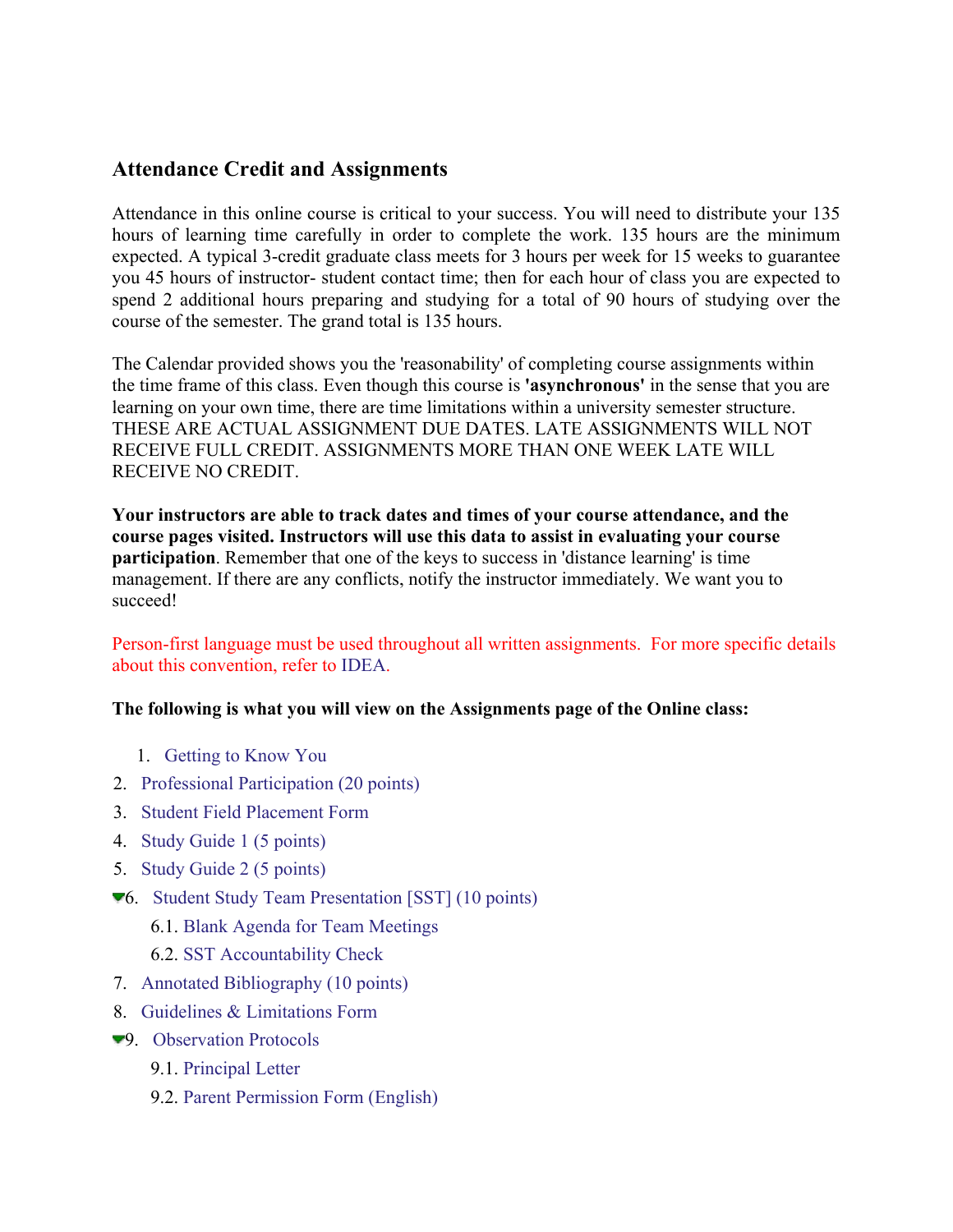## 9.3. Parent Permission Form (Spanish)

- 10. Study Guide 3 (5 points)
- 11. Observation Report (15 points)
	- 12. Study Guide 4 (10 points)
- 13. Family Centered Presentation [FCP] (15 points)
	- 13.1. FCP Reflections

### **The following criteria will be applied to graded assignments:**

#### **Rubric for EDUC 501 Online**

**5** Response is made to all elements of Assignment. Evidence of thorough comprehension of literature; there is application of a variety of sources, including personal experiences; noteworthy

**4** Response is made to most elements of Assignment. Evidence of general comprehension of literature and application of sources. Personal experiences are referenced.

**3** Response is made to some elements of Assignment. Evidence of limited comprehension of literature and application of sources. Personal experiences may or may not be referenced.

**2** Response to elements of Assignment is cursory. Comprehension of literature appears vague, limited application of sources may only center on personal experiences. Part of the response may be incorrect.

**1** Response to elements of Assignment is incomplete as well as comprehension. Many parts of the response may be incorrect. Minimal effort/on time or late; sketchy

**0** No credit for work not done/not attempted

#### *Please note:*

*For Study Guide 4 and assignments worth 10 points, the rubric score will be doubled. For assignments worth 15 points, the rubric score will be tripled.* 

# **EDUC 501: Disability Data**

We encourage you to click on the following links, which are important resources through which you will be able to explore information about a variety of disabilities:

http://www.seriweb.com/parents.htm http://www.ed.gov/offices/OSERS/Policy/IDEA/the\_law.html http://www.nichcy.org/ http://www.cec.sped.org/